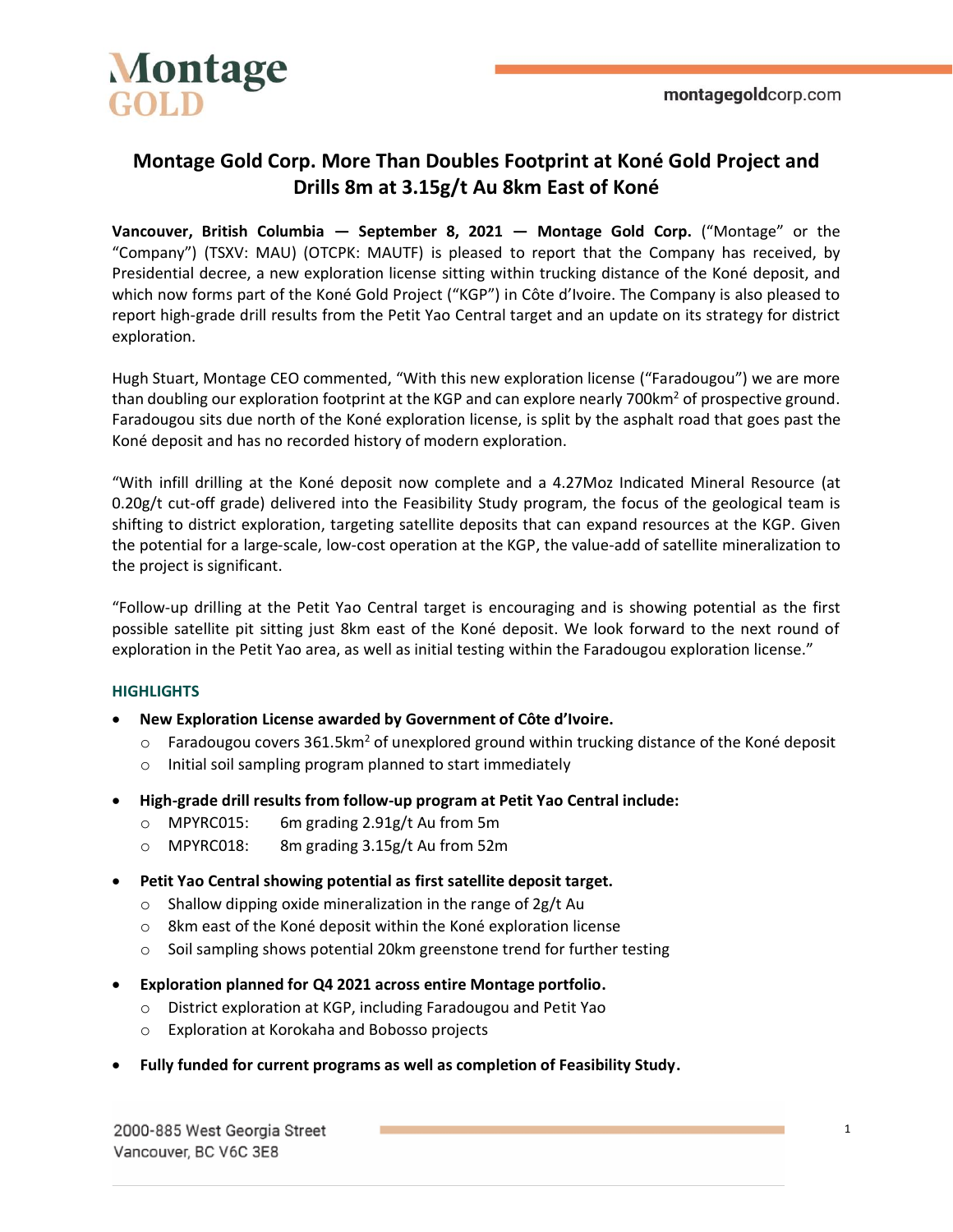#### **DETAILS**

#### **Faradougou Exploration License**

The Company was awarded by Presidential decree, the *permis de recherche (PR748)* referred to as the Faradougou Exploration License. The license includes an initial term of four years with up to two renewals, for a total potential term of nine years. There are no records of historic exploration on this license, and it carries no private third-party royalties.

The southern most border of Faradougou sits approximately 30km due north of the Koné deposit and the entire license sits within trucking distance to the planned processing facility at the KGP.



**Figure 1: Exploration Licenses and Applications of the Koné Gold Project**

Initial exploration plans for Faradougou include screening with soil geochemistry and detailed geological mapping with work expected to commence in the next two weeks. Like the area around Koné, there is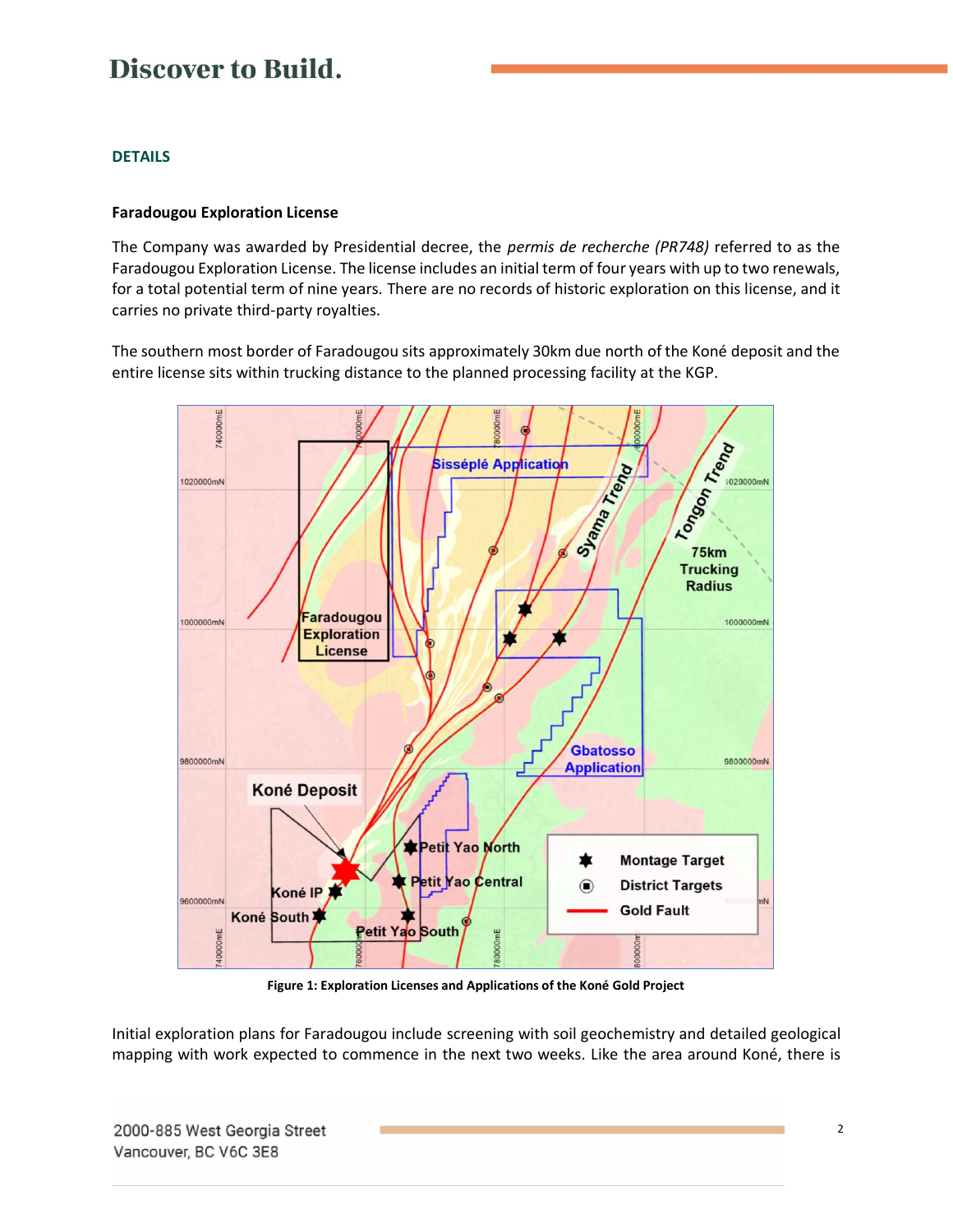minimal habitation, and the proximity of the main road would make mining and transport of material from satellite pits straightforward.

#### **Petit Yao Exploration Results**

The Petit Yao area sits approximately 8km east of the Koné deposit (Figure 2) and was first identified in late 2019 by Montage geologists after recognizing prospective volcanic rocks in an area previously assumed to be un-prospective basement rocks, which hosted several large depressions indicative of historic artisanal mining.

Infill soil sampling and reassessment of earlier data suggests that Petit Yao sits within a wider north-south trending belt of prospective greenstone geology and further infill sampling and geological mapping is now in progress in the northern extent of this area.

There are now three targets within the broader Petit Yao area to be explored: Petit Yao Central, Petit Yao North, and Petit Yao South.



**Figure 2: Koné Exploration License with Petit Yao Target Areas Highlighted**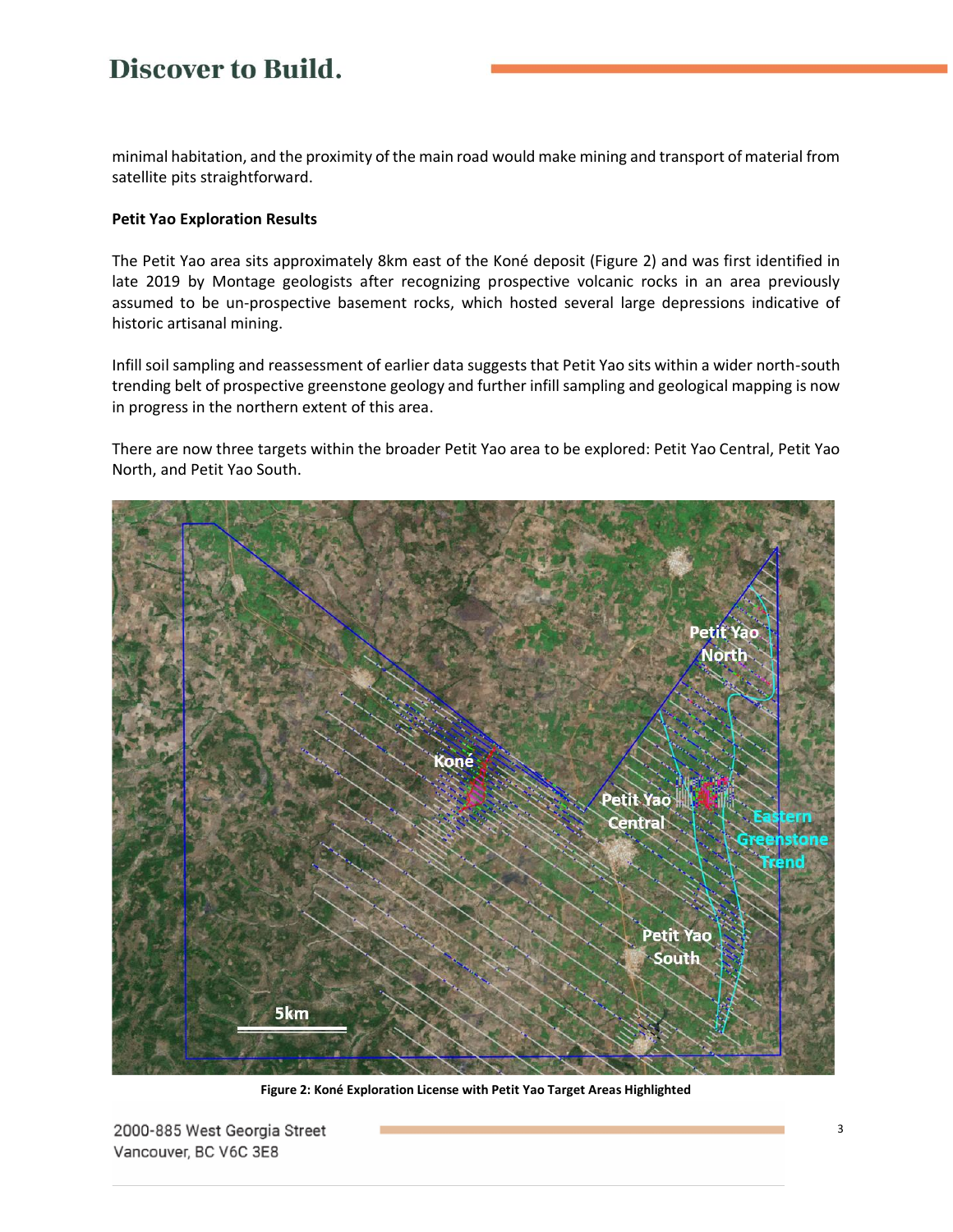Petit Yao Central (Figure 3) was the first target tested with deeper RC drilling following 4,730m of shallow air core drilling completed in 2020. The 1,830m of RC drilling completed in 2021 has clarified the presence of a shallow dipping zone of mineralization generally grading over 2g/t Au (Figures 4 and 5), over a strike length of more than 300m, in places associated with a lithological contact between mafic volcanics and a diorite intrusive.



**Figure 3: Petit Yao Central Drill Map and Interpretation (Plan View)**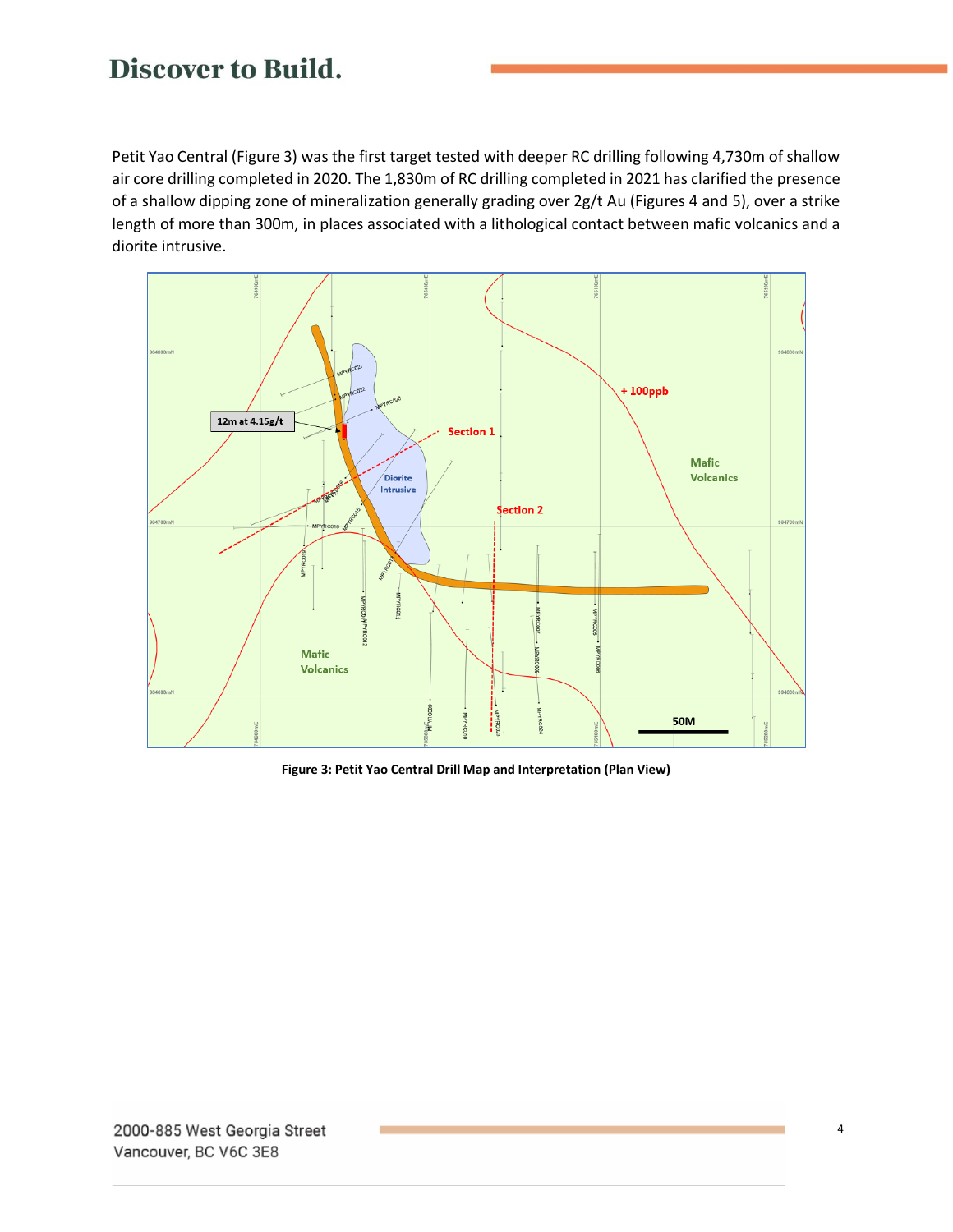

**Figure 4: Petit Yao Central Section 1 (Looking North)**



**Figure 5: Petit Yao Central Section 2 (Looking West)**

These results, whilst still very early, are encouraging and represent only the second anomaly identified at the KGP. With solid grade sitting in oxide (expected high gold recoveries) and a shallow dip, this target justifies further work and another phase of drilling is being planned.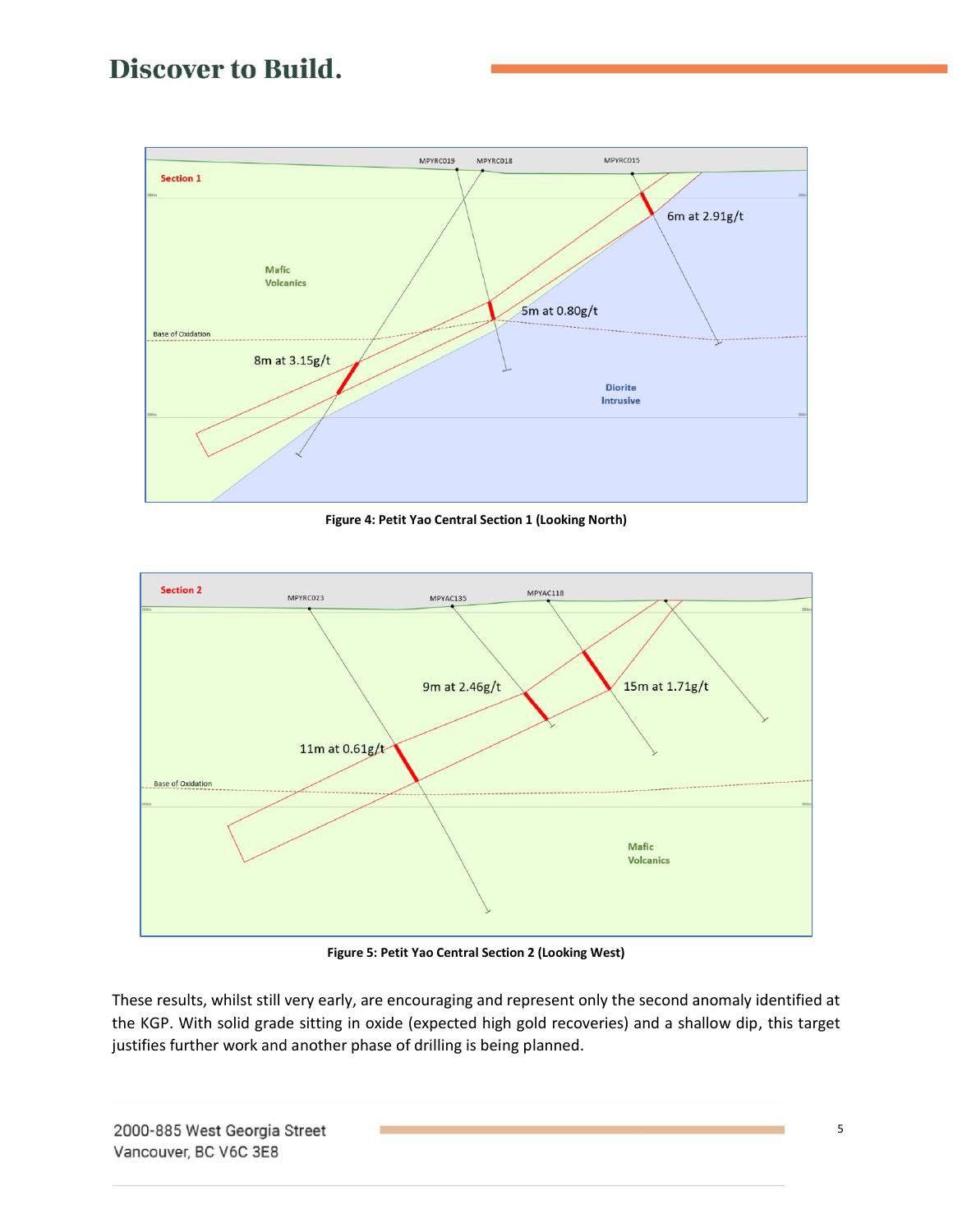The key is that with the large-scale, low-cost operation being envisaged at the KGP, exploration no longer needs to find a standalone resource. Discoveries of satellites as small as 50–100koz that can be trucked to Koné can have a significant impact on the economics of the project.

Complete drill data from Petit Yao Central is included as Appendix A of this release.

#### **ABOUT MONTAGE GOLD CORP.**

Montage is a Canadian-based precious metals exploration and development company focused on opportunities in Côte d'Ivoire. The Company's flagship property is the Koné Gold Project, located in northwest Côte d'Ivoire, which currently hosts an Indicated Mineral Resource of 225Mt grading 0.59g/t for 4.27Moz of gold, based on a 0.20g/t cut-off grade and an Inferred Mineral Resource of 22Mt grading 0.45g/t for 0.32Moz of gold, based on a 0.20g/t cut-off grade. Montage has a management team and Board with significant experience in discovering and developing gold deposits in Africa. The Company is rapidly progressing work programs at the Koné Gold Project towards completion of a Feasibility Study by the end of 2021.

#### **QUALIFIED PERSONS STATEMENT**

The technical contents of this release have been approved by Hugh Stuart, BSc, MSc, a Qualified Person pursuant to National Instrument 43-101. Mr. Stuart is the Chief Executive Officer of the Company, a Chartered Geologist and a Fellow of the Geological Society of London. Samples used for the results described herein have been prepared and analyzed by fire assay using a 50-gram charge at the Bureau Veritas facility in Abidjan, Côte d'Ivoire and at Intertek in Tarkwa Ghana. Field duplicate samples are taken and blanks and standards are added to every batch submitted.

#### **CONTACT INFORMATION**

| <b>Hugh Stuart</b>          | <b>Adam Spencer</b>                             |
|-----------------------------|-------------------------------------------------|
| Chief Executive Officer     | Executive Vice President, Corporate Development |
| hstuart@montagegoldcorp.com | aspencer@montagegoldcorp.com                    |
|                             | mobile: +1 (416) 804-9032                       |

*Neither the TSX Venture Exchange nor its Regulation Services Provider (as that term is defined in the policies of the TSX Venture Exchange) accepts responsibility for the adequacy or accuracy of this release.*

#### **FORWARD LOOKING STATEMENTS**

This press release contains certain forward-looking information and forward-looking statements within the meaning of Canadian securities legislation (collectively, "Forward-looking Statements"). All statements, other than statements of historical fact, constitute Forward-looking Statements. Words such as "will", "intends", "proposed" and "expects" or similar expressions are intended to identify Forwardlooking Statements. Forward looking Statements in this press release include statements related to the Company's resource properties, and the Company's plans, focus and objectives. Forward-looking Statements involve various risks and uncertainties and are based on certain factors and assumptions.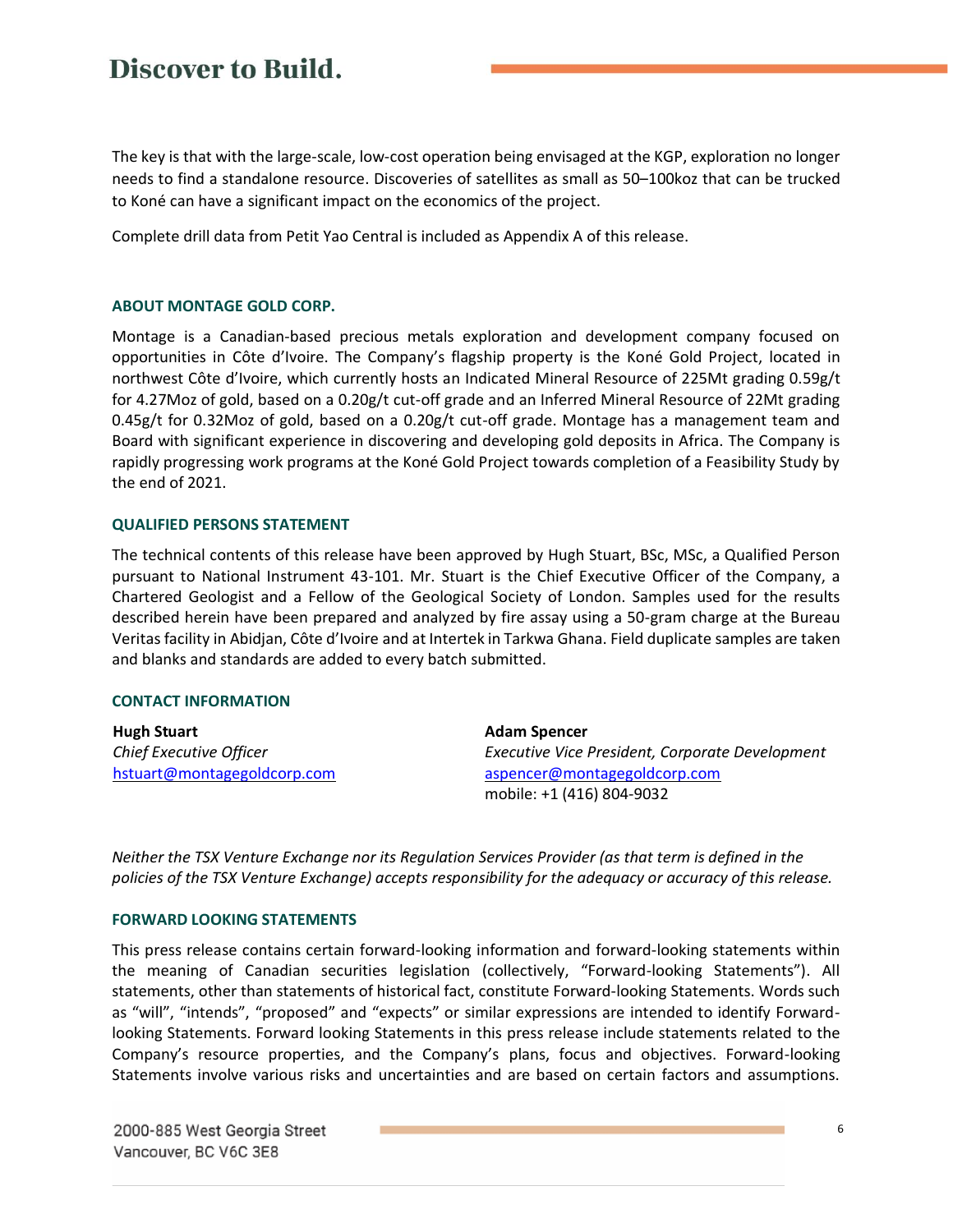There can be no assurance that such statements will prove to be accurate, and actual results and future events could differ materially from those anticipated in such statements. Important factors that could cause actual results to differ materially from the Company's expectations include uncertainties related to fluctuations in gold and other commodity prices, uncertainties inherent in the exploration of mineral properties, the impact and progression of the COVID-19 pandemic and other risk factors set forth in the Company's final prospectus under the heading "Risk Factors". The Company undertakes no obligation to update or revise any Forward-looking Statements, whether as a result of new information, future events or otherwise, except as may be required by law. New factors emerge from time to time, and it is not possible for Montage to predict all of them, or assess the impact of each such factor or the extent to which any factor, or combination of factors, may cause results to differ materially from those contained in any Forward-looking Statement. Any Forward-looking Statements contained in this press release are expressly qualified in their entirety by this cautionary statement.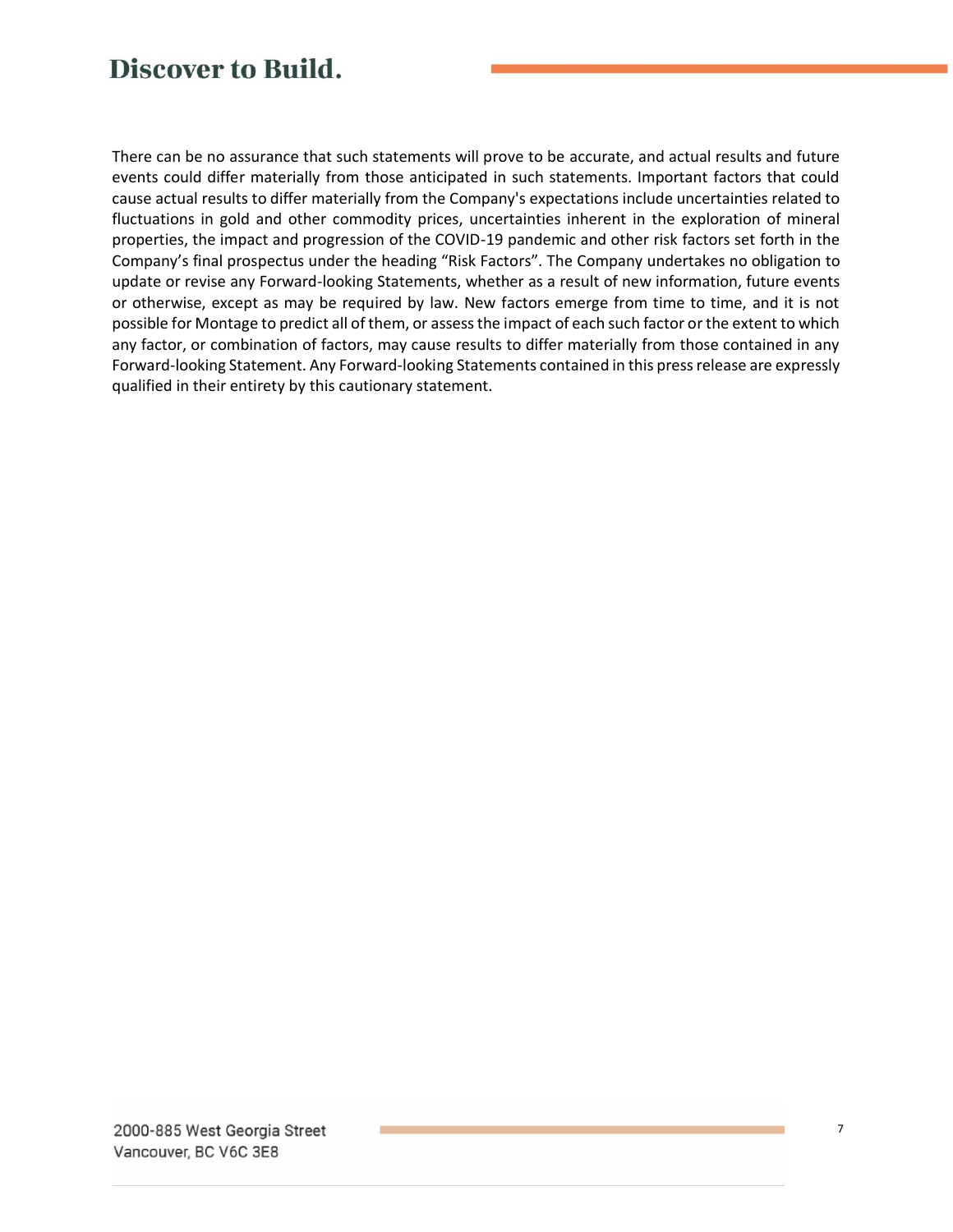### **APPENDIX 1: Drill Results from Petit Yao Central Completed to Date.**

### *Note: Intercepts are 80-100% of true width \* Denotes previously released drill results Grid: WGS84 UTM Zone 29N*

| Hole      | <b>Collar Location</b> |         |     | <b>Orientation</b> |            |              | Down-hole Intercept (m)  |                |                          | Grade  |
|-----------|------------------------|---------|-----|--------------------|------------|--------------|--------------------------|----------------|--------------------------|--------|
|           | mE                     | mN      | mRL | <b>Azim</b>        | <b>Dip</b> | <b>Depth</b> | From                     | To             | <b>Metres</b>            | Au g/t |
| MPYRC001  | 765,382                | 964,249 | 345 | 310                | $-55$      | 45           | No Significant Intercept |                |                          |        |
| MPYRC002  | 765,393                | 964,241 | 345 | 310                | $-54$      | 60           | No Significant Intercept |                |                          |        |
| MPYRC003  | 765,371                | 964,216 | 343 | 310                | $-55$      | 72           | 6                        | 20             | 14                       | 0.80   |
| MPYRC004  | 765,385                | 964,227 | 345 | 310                | -55        | 84           | No Significant Intercept |                |                          |        |
| MPYRC005  | 765,097                | 964,654 | 351 | 360                | $-53$      | 50           | No Significant Intercept |                |                          |        |
| MPYRC006  | 765,099                | 964,632 | 351 | 0                  | -56        | 112          |                          |                | No Significant Intercept |        |
| MPYRC007  | 765,063                | 964,655 | 352 | $\mathbf 0$        | $-55$      | 50           | No Significant Intercept |                |                          |        |
| MPYRC008  | 765,063                | 964,632 | 351 | 0                  | $-55$      | 100          | No Significant Intercept |                |                          |        |
| MPYRC009  | 765,000                | 964,598 | 355 | 0                  | -54        | 90           | 47                       | 59             | 12                       | 1.45   |
| MPYRC010  | 765,021                | 964,593 | 351 | 360                | -56        | 84           | No Significant Intercept |                |                          |        |
| MPYRC011  | 764,961                | 964,662 | 355 | 360                | -56        | 66           | No Significant Intercept |                |                          |        |
| MPYRC012  | 764,962                | 964,648 | 355 | 360                | -56        | 78           | No Significant Intercept |                |                          |        |
| MPYRC013  | 764,980                | 964,685 | 355 | 30                 | $-55$      | 114          | No Significant Intercept |                |                          |        |
| MPYRC014  | 764,981                | 964,664 | 354 | 360                | $-57$      | 50           | 22                       | 38             | 16                       | 0.91   |
| MPYRC015  | 764,960                | 964,713 | 356 | 35                 | $-57$      | 100          | 5                        | 11             | 6                        | 2.91   |
| MPYRC016  | 764,950                | 964,728 | 356 | 40                 | -56        | 60           | No Significant Intercept |                |                          |        |
| MPYRC017  | 764,929                | 964,714 | 356 | 250                | $-55$      | 64           | 51                       | 60             | 9                        | 1.74   |
| MPYRC018  | 764,928                | 964,700 | 356 | 270                | $-58$      | 78           | 52                       | 60             | 8                        | 3.15   |
| MPYRC019  | 764,926                | 964,689 | 356 | 360                | $-57$      | 60           | 35                       | 40             | 5                        | 0.80   |
| MPYRC020  | 764,966                | 964,769 | 358 | 248                | -56        | 78           | No Significant Intercept |                |                          |        |
| MPYRC021  | 764,943                | 964,788 | 357 | 250                | -56        | 59           | 3                        | 10             | 7                        | 1.20   |
| MPYRC022  | 764,944                | 964,775 | 359 | 250                | $-57$      | 66           | $\overline{7}$           | 14             | 7                        | 1.34   |
| MPYRC023  | 765,039                | 964,595 | 351 | 355                | -56        | 90           | 41                       | 52             | 11                       | 0.61   |
| MPYRC024  | 765,064                | 964,596 | 350 | 356                | -56        | 96           | No Significant Intercept |                |                          |        |
|           | 765,002                | 964,650 | 352 | 332                | -55        | 48           | 22                       | 27             | 5                        | 3.73   |
| MRCAC116* |                        |         |     |                    |            |              | 31                       | 34             | 3                        | 0.74   |
| MRCAC117* | 765,019                | 964,655 | 353 | 332                | $-55$      | 49           | 20                       | 28             | 8                        | 2.06   |
| MRCAC118* | 765,036                | 964,656 | 353 | 320                | $-55$      | 48           | 15                       | 30             | 15                       | 1.71   |
| MRCAC119* | 764,980                | 964,646 | 352 | 330                | $-55$      | 46           | 31                       | 34             | 3                        | 1.09   |
|           |                        |         |     |                    |            |              | 39                       | 46             | $\overline{7}$           | 0.87   |
| MRCAC125* | 764,937                | 964,701 | 355 | 325                | $-50$      | 39           | 29                       | 35             | 6                        | 1.81   |
| MRCAC128* | 764,949                | 964,751 | 356 | 325                | $-50$      | 40           | 0                        | 12             | 12                       | 4.15   |
| MRCAC130* | 764,942                | 964,804 | 358 | 325                | $-50$      | 40           | $\pmb{0}$                | $\overline{7}$ | $\overline{7}$           | 0.95   |

2000-885 West Georgia Street Vancouver, BC V6C 3E8